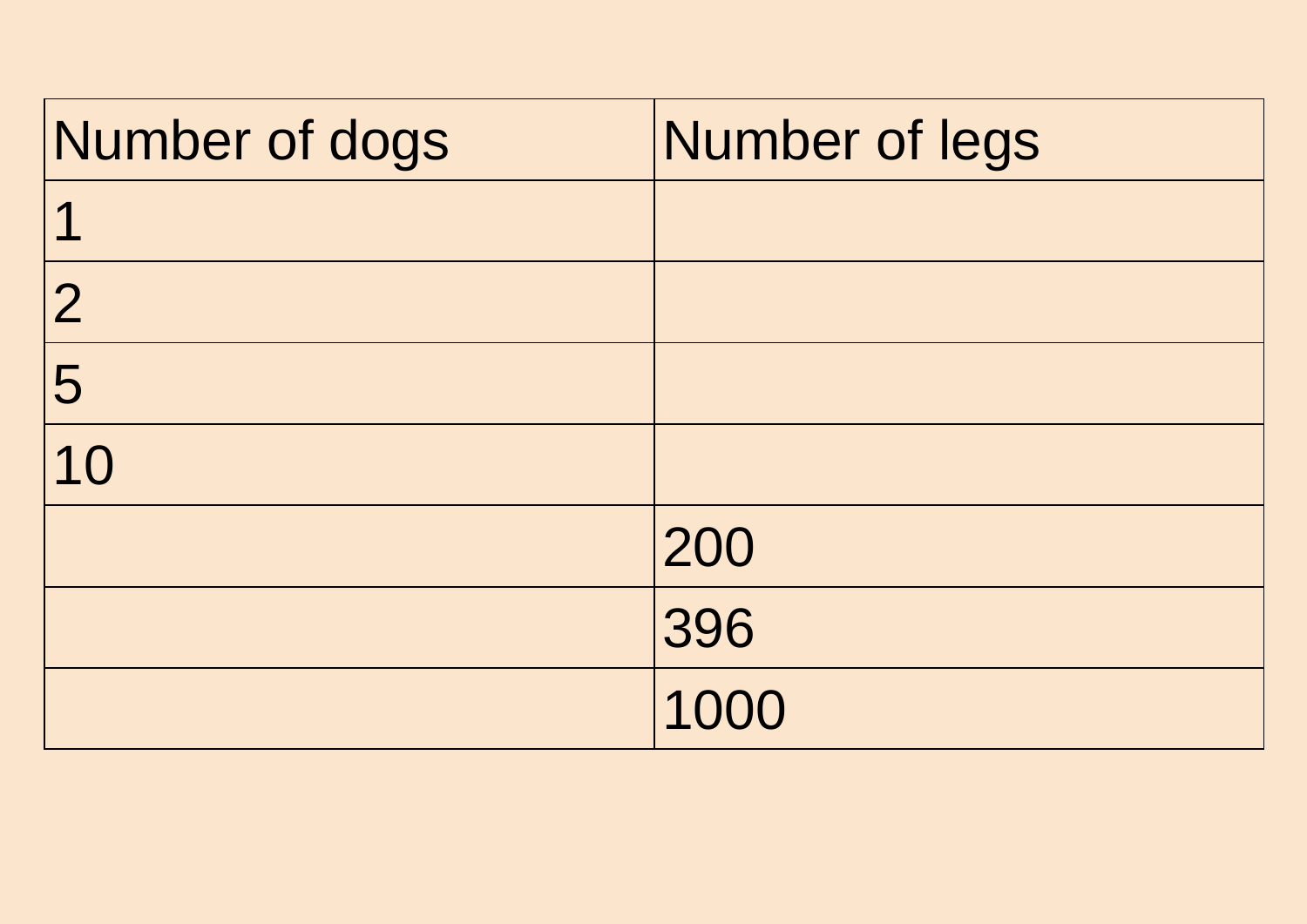Work out the ratio…

… of ears to people

… of wheels to cars

… of tails to horses

… of cows to udders

Work out the ratio…

… of eyes to cats

… of wheels to bicycles

… of horns to unicorns

… of spiders to legs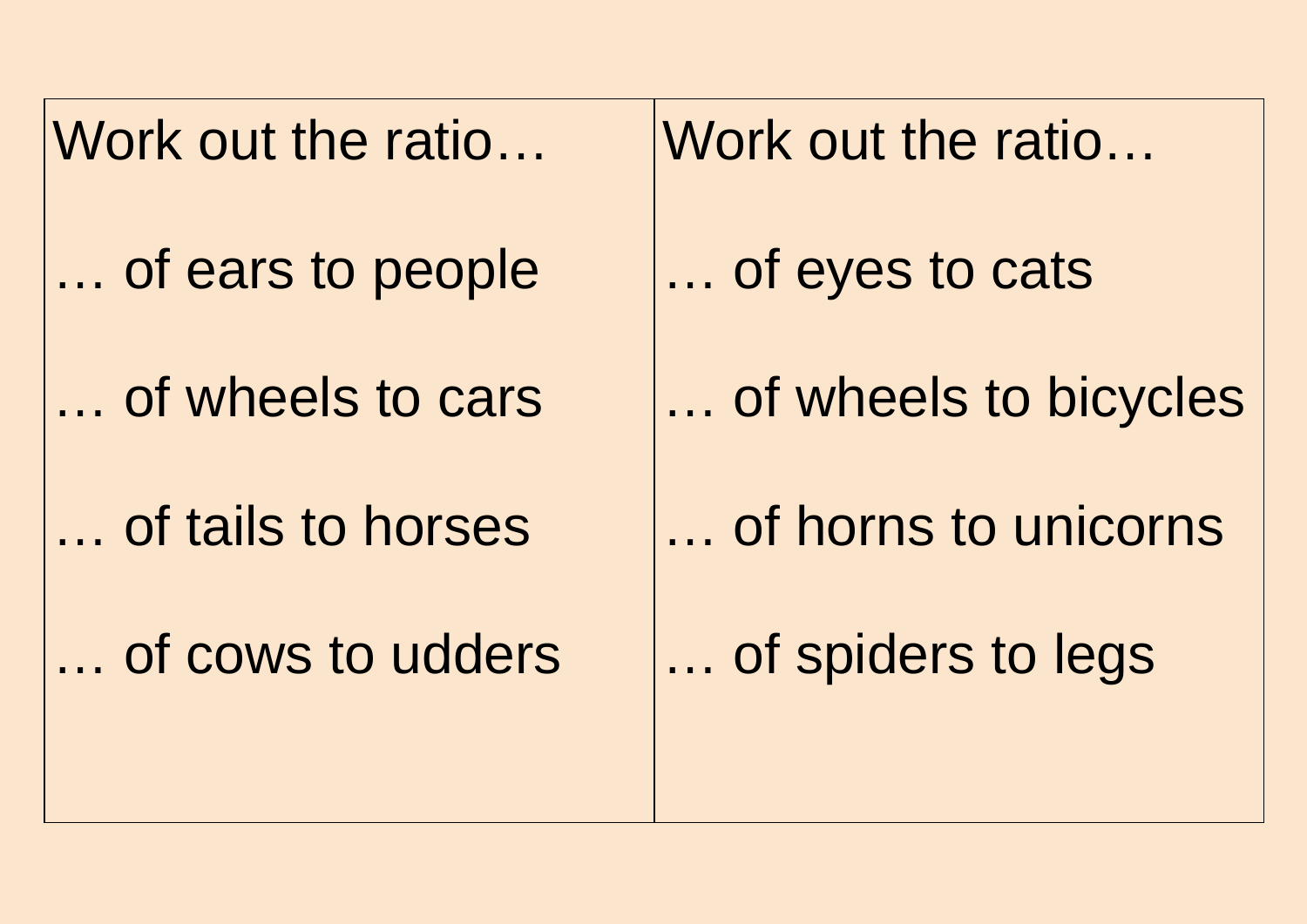| Share each number in<br>the given ratio: | Share each number in<br>the given ratio: |
|------------------------------------------|------------------------------------------|
| 2, 1:1                                   | 6, 1:1                                   |
| 4, 1:1                                   | 8, 1:1                                   |
| 3, 2:1                                   | 9, 2:1                                   |
| 6, 1:2                                   | 12, 1:2                                  |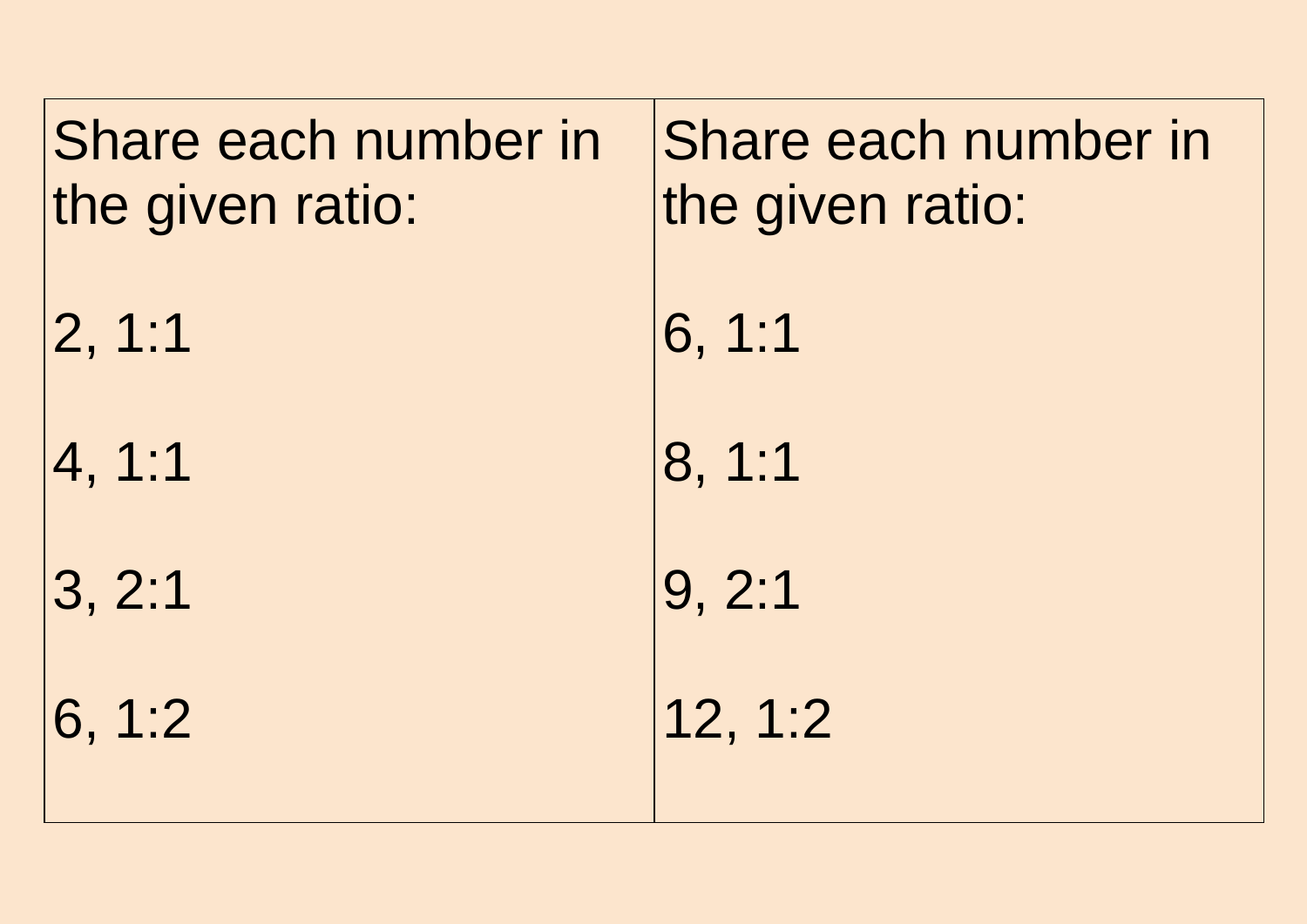| Share each number in<br>the given ratio: | Share each number in<br>the given ratio: |
|------------------------------------------|------------------------------------------|
| 177, 3:4                                 | 100, 3:7                                 |
| 81, 5:4                                  | 99, 5:6                                  |
| 72, 1:7                                  | 72, 5:7                                  |
| 66, 1:5                                  | 66, 6:5                                  |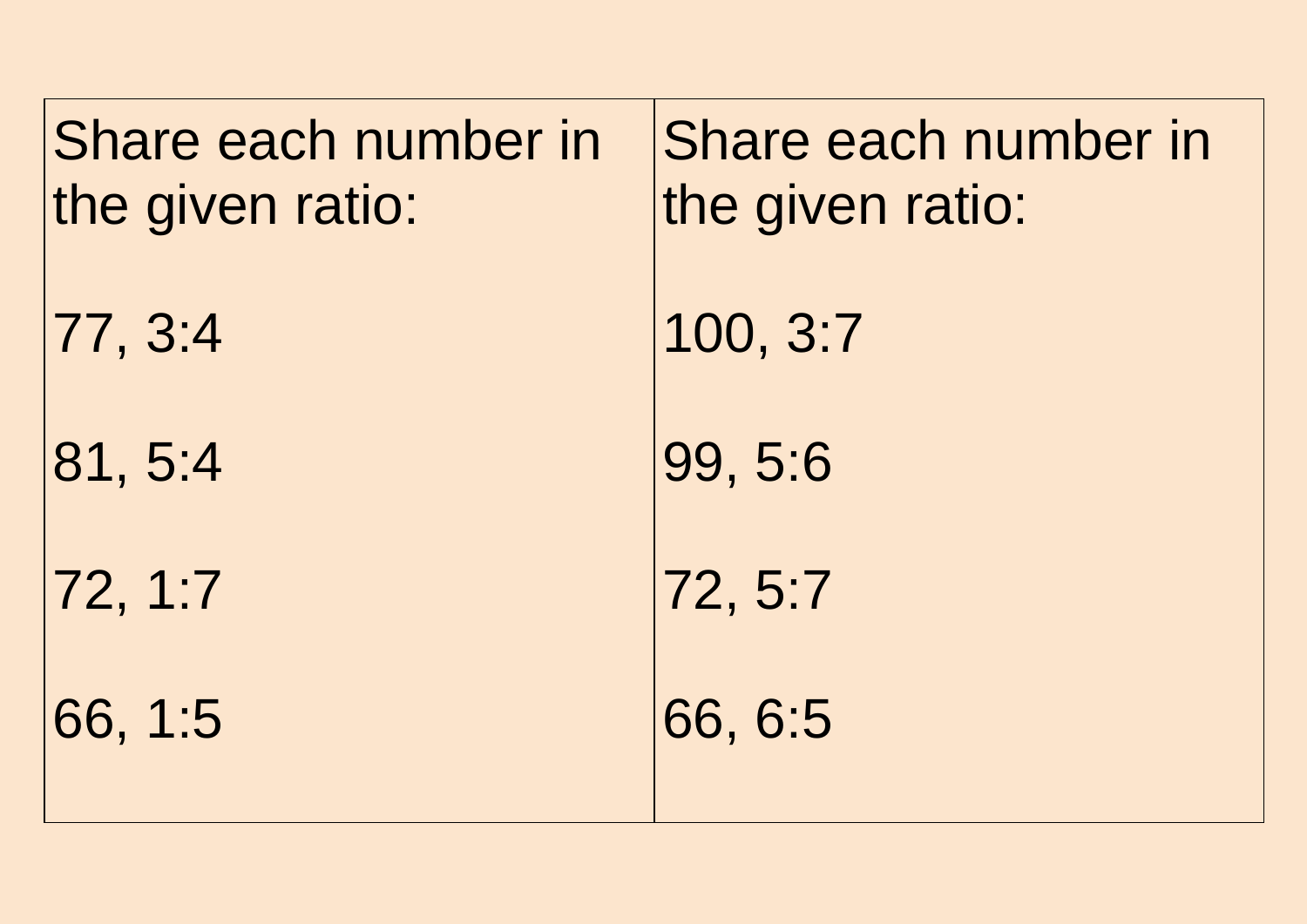| Simplify the ratios: | Simplify the ratios: |
|----------------------|----------------------|
| 2:2                  | 3:3                  |
| 2:4                  | 8:4                  |
| 72:42                | 49:42                |
| 81:36                | 60:36                |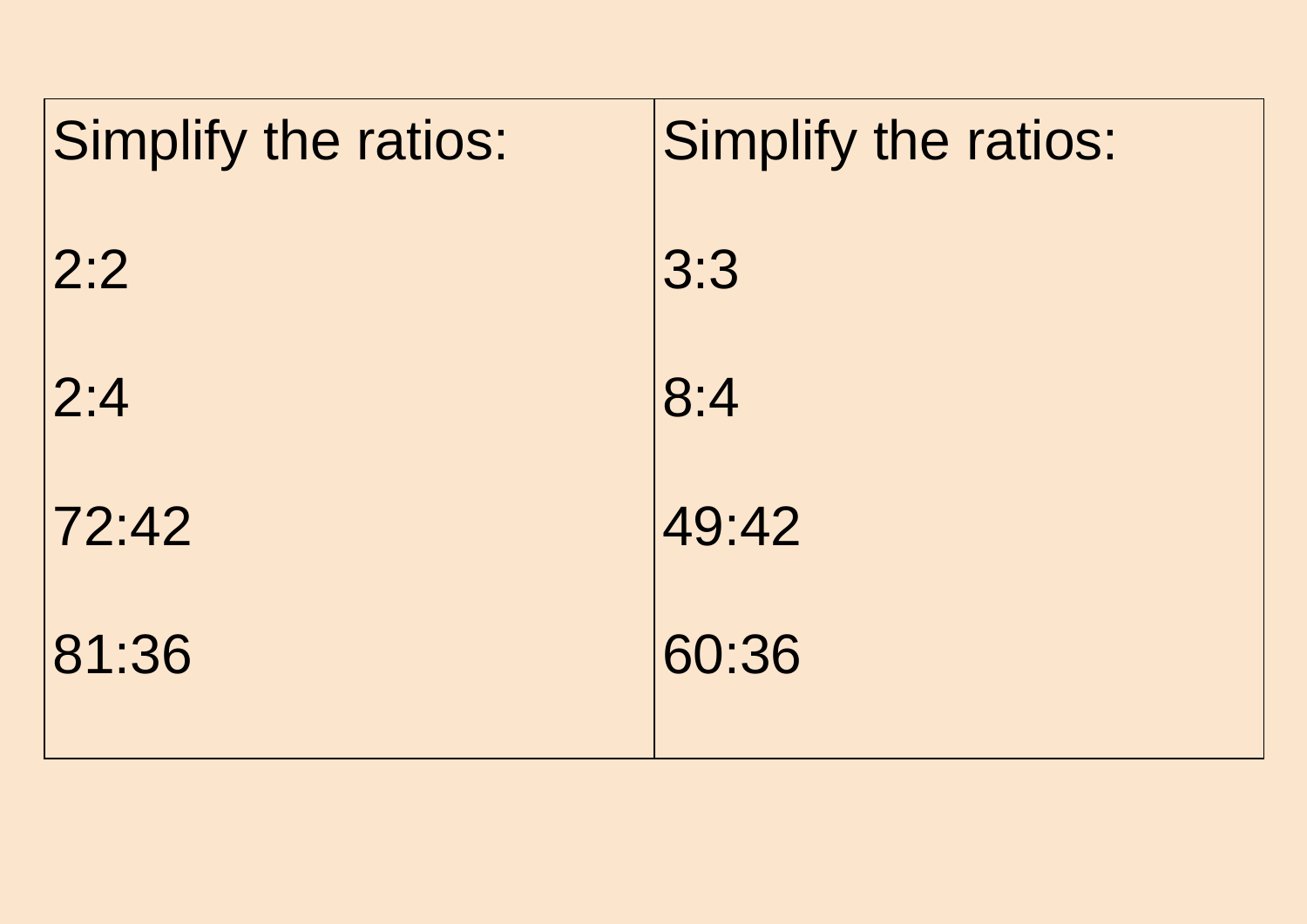| $\boldsymbol{\mathsf{A}}$ | B              | A:B |
|---------------------------|----------------|-----|
| 1                         | $\mathbf 1$    |     |
| 1                         | $\overline{2}$ |     |
| $\overline{2}$            | $\mathbf 1$    |     |
| $\boxed{2}$               | 3              |     |
| $\boxed{20}$              | 30             |     |
| $\overline{2}$            | $\overline{2}$ |     |
| 60                        | 140            |     |
| 350                       | 560            |     |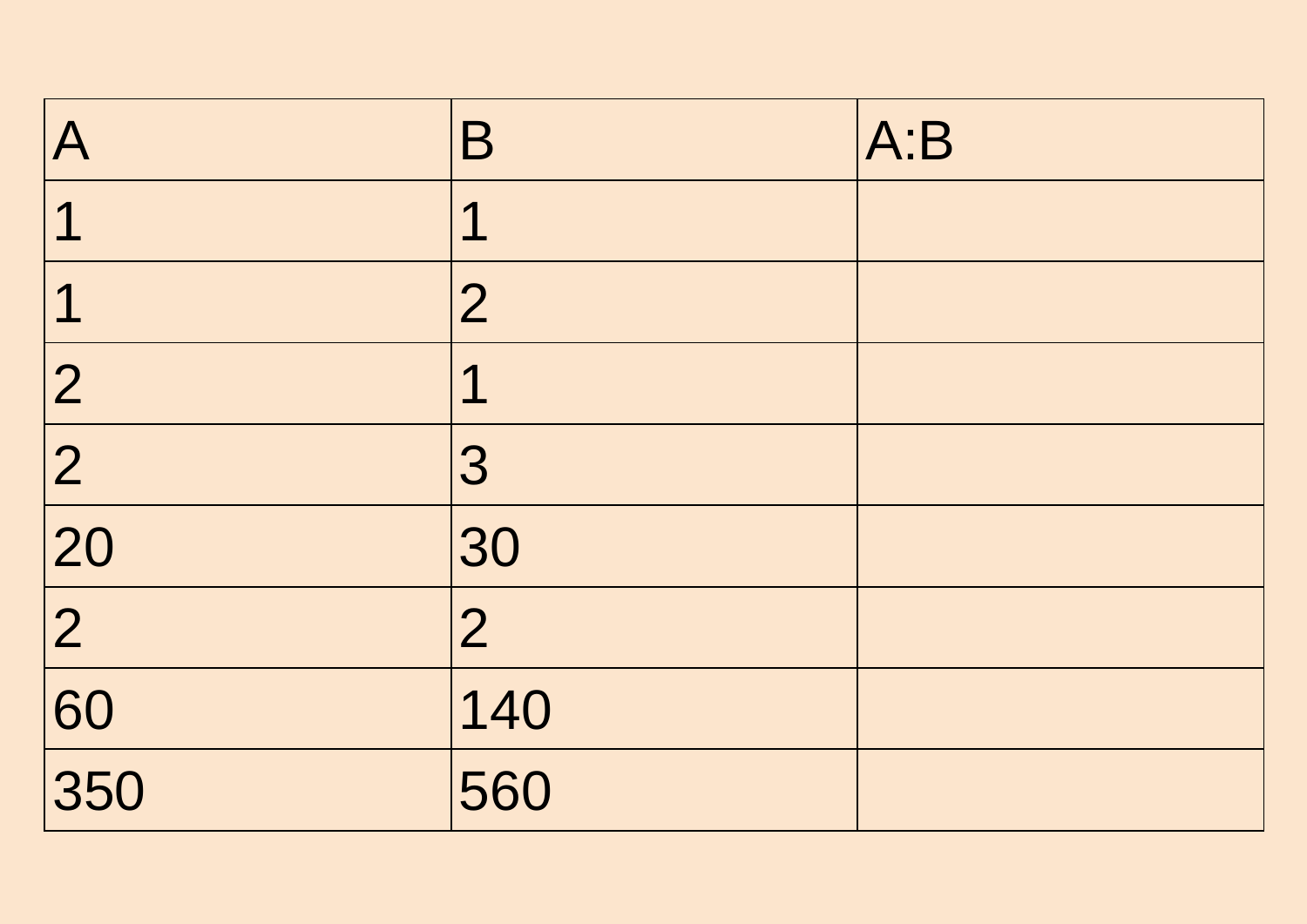| $\bm{\mathsf{A}}$ | B           | A:B |
|-------------------|-------------|-----|
|                   |             | 1:1 |
| 1                 |             | 1:2 |
|                   | $\mathbf 1$ | 2:1 |
|                   | 3           | 2:3 |
| 20                |             | 2:3 |
| 20                |             | 1:1 |
|                   | 140         | 2:7 |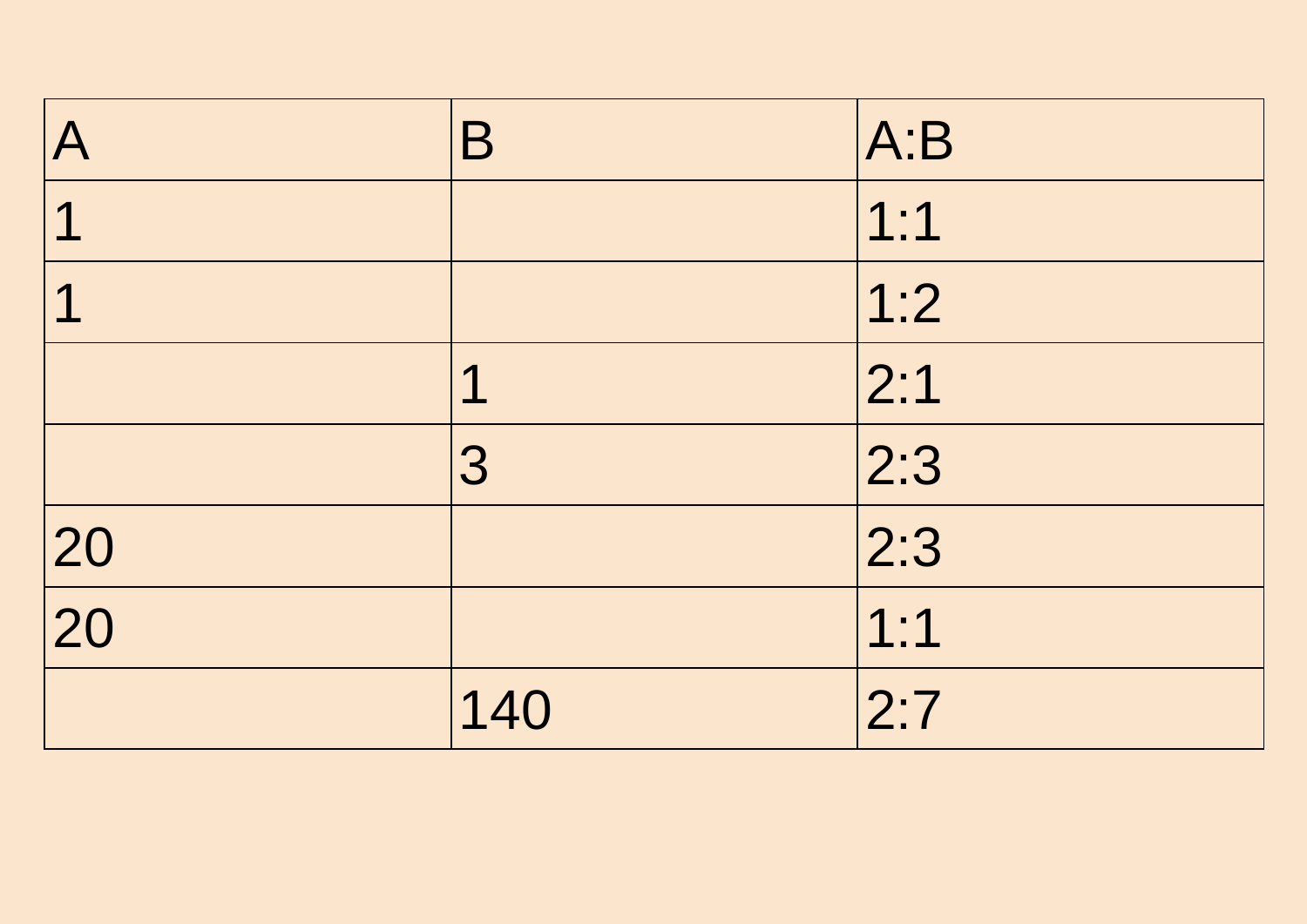| $\boldsymbol{\mathsf{A}}$ | B              | $\mathsf C$    | A:B:C |
|---------------------------|----------------|----------------|-------|
| $\overline{1}$            | $\mathbf 1$    | 4              |       |
| $\overline{1}$            | $\overline{2}$ | $\overline{2}$ |       |
| $\overline{2}$            | $\mathbf 1$    | $\overline{2}$ |       |
| $\overline{2}$            | 3              | 3              |       |
| 20                        | 30             | 10             |       |
| $\overline{2}$            | $\overline{2}$ | $\overline{2}$ |       |
| 60                        | 140            | 80             |       |
| 350                       | 560            | 140            |       |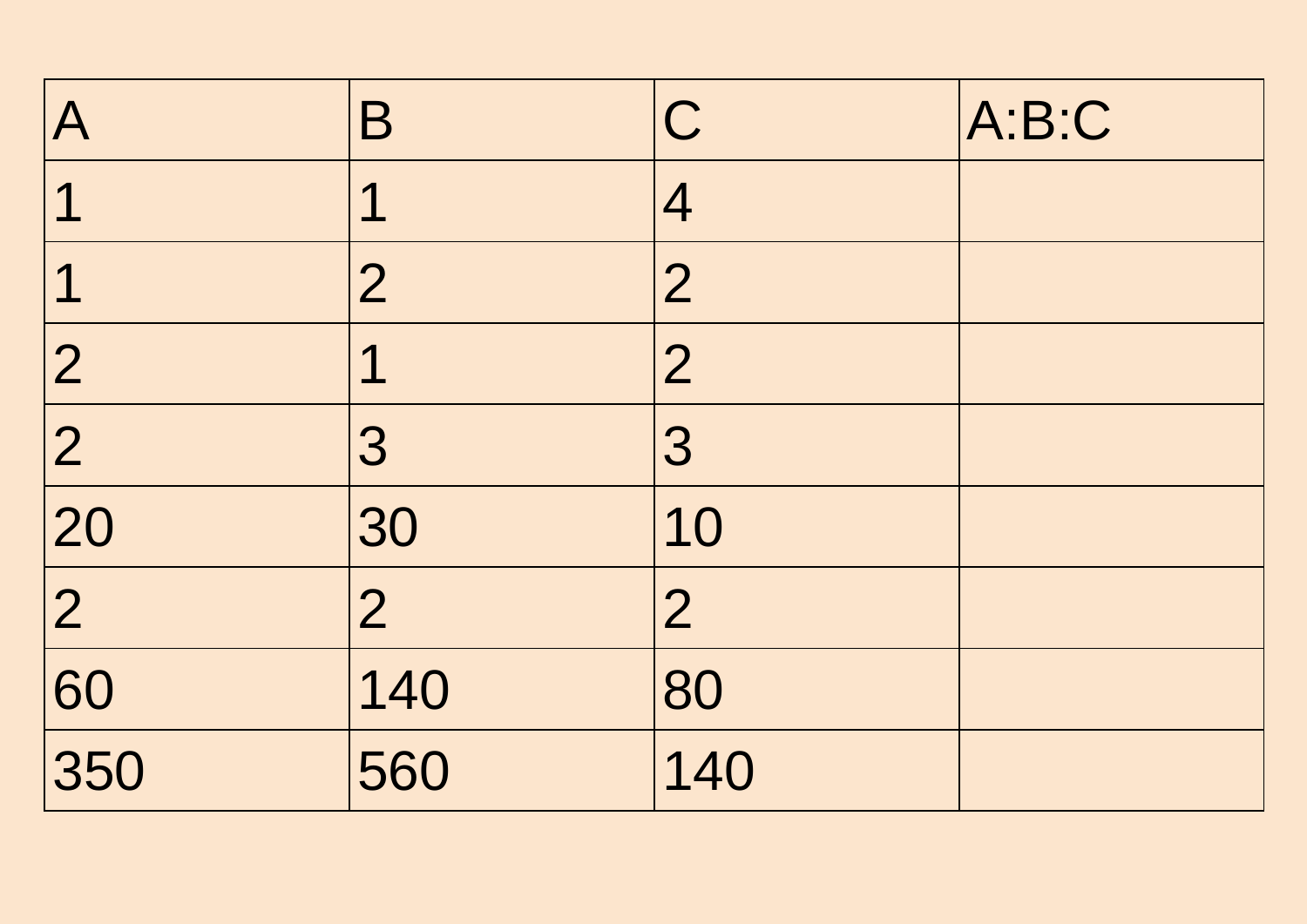| $\sf B$ | $\mathbf C$ | A:B:C  |
|---------|-------------|--------|
|         |             | 1:1:1  |
|         |             | 1:2:3  |
| 3       |             | 1:1:1  |
| 3       |             | 1:1:3  |
| 3       |             | 1:3:1  |
| 22      |             | 2:11:6 |

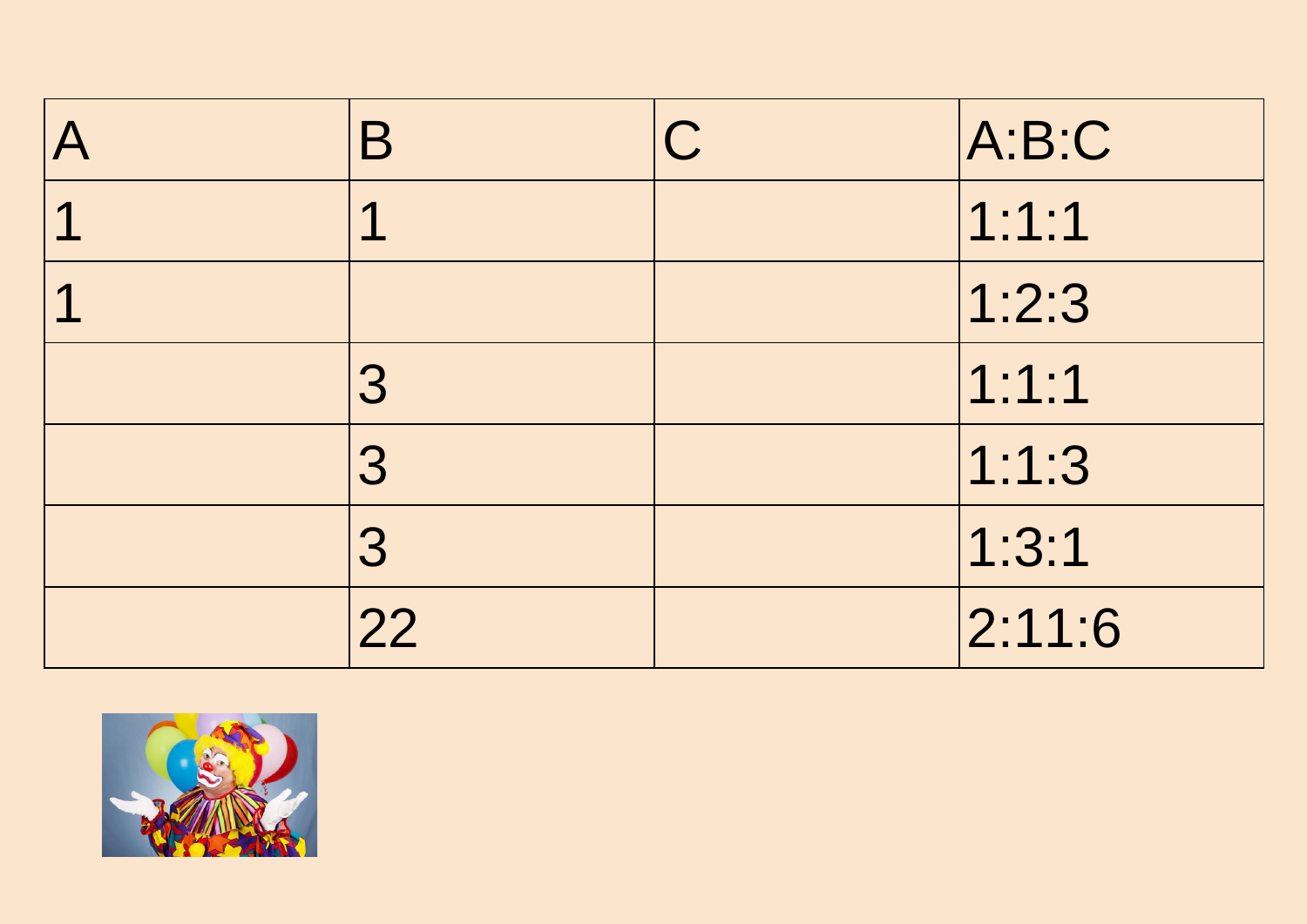| Cows and pigs are in the ratio 1 : 2 |                             |            |
|--------------------------------------|-----------------------------|------------|
| Number of                            | Number of pigs Total number |            |
| <b>COWS</b>                          |                             | of animals |
|                                      | $\overline{2}$              |            |
| $\overline{2}$                       |                             |            |
| 3                                    |                             | 9          |
|                                      |                             |            |
|                                      |                             | 15         |
|                                      |                             | 18         |
|                                      |                             |            |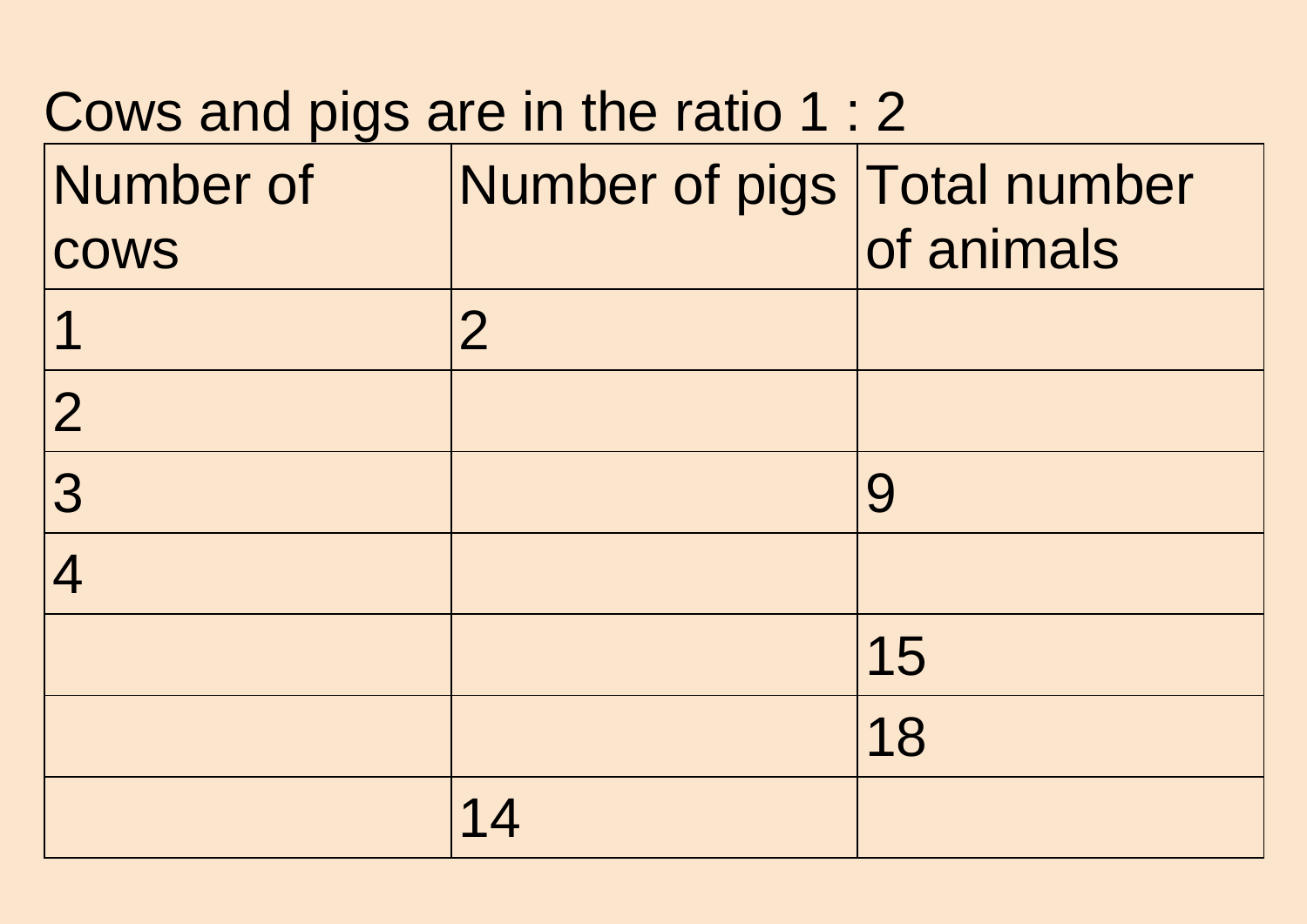## Goats and horses are in the ratio 2 : 3

| Number of<br>goats | <b>Number of</b><br>horses | <b>Total number</b><br>of animals |
|--------------------|----------------------------|-----------------------------------|
| $\overline{4}$     |                            |                                   |
| $\overline{2}$     |                            |                                   |
|                    |                            | 15                                |
|                    | 30                         |                                   |
|                    |                            | 55                                |
|                    |                            | 18                                |
|                    | 14                         |                                   |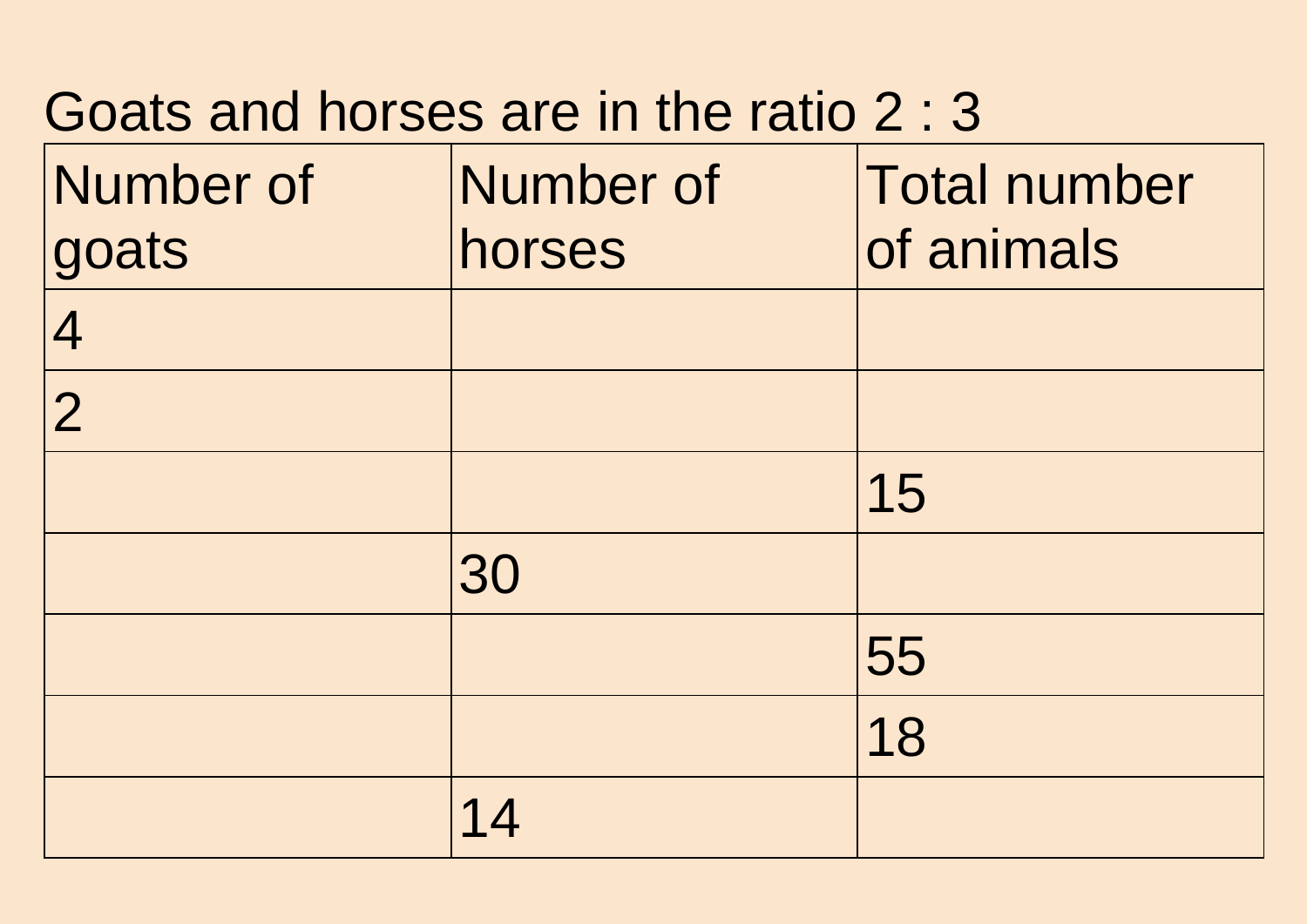| Share each number in<br>the given ratio: |
|------------------------------------------|
| 3, 1:1:1                                 |
| 6, 1:1:1                                 |
| 12, 1:2:3                                |
| 81, 2:3:4                                |

Share each number in the given ratio: 3, 1:1:1 6, 1:1:1 12, 1:2:3 81, 2:3:4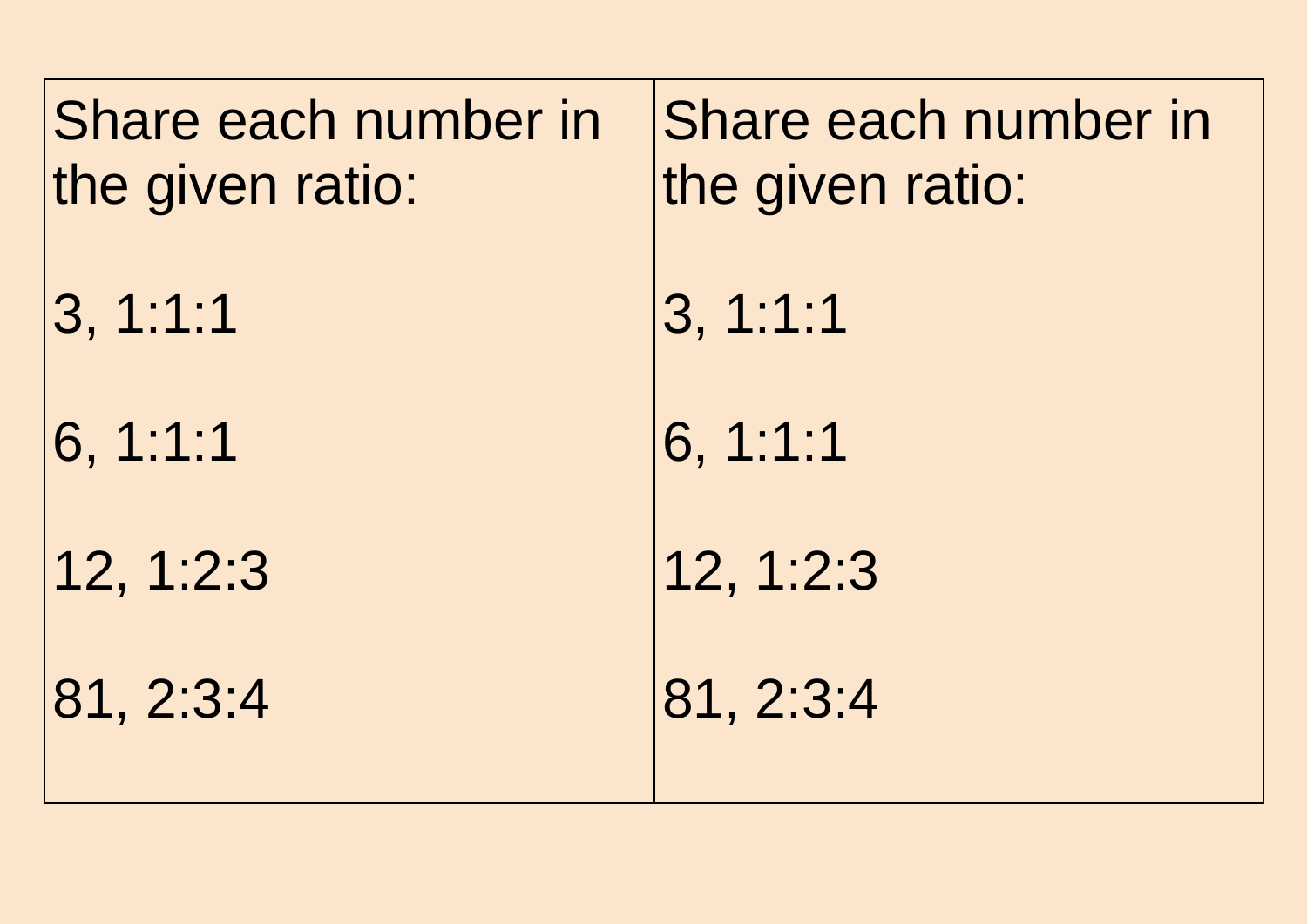| A:B | $A:A+B$ | $A:A-B$ |
|-----|---------|---------|
| 2:1 |         |         |
| 3:1 |         |         |
| 4:1 |         |         |
| 5:1 |         |         |
| 3:2 |         |         |
|     | 5:7     |         |
|     | 7:9     |         |
|     |         | 4:1     |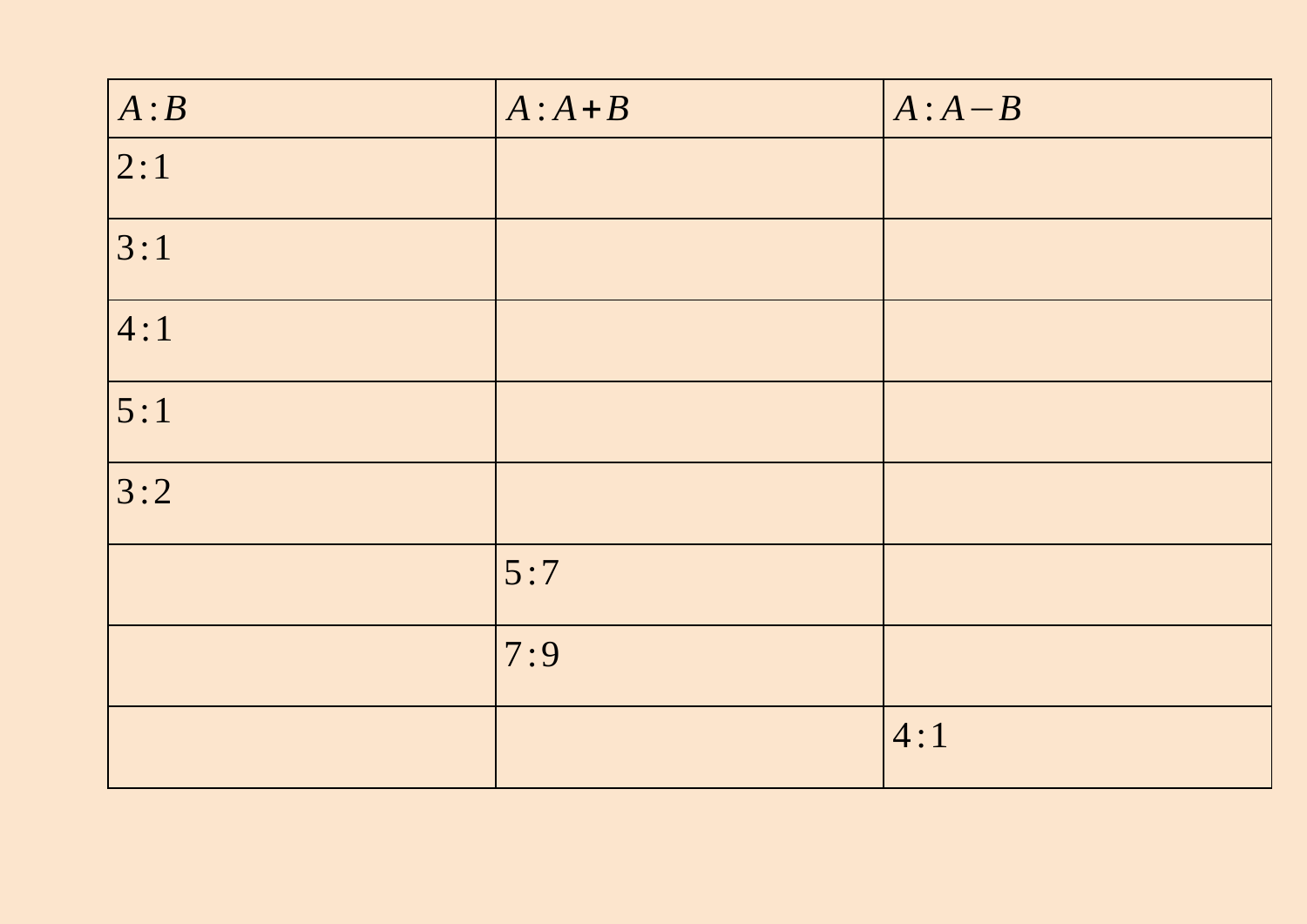| Work out the value of $_B$ Work out the value of $_B$<br>when $A=6$ : | when $A=6$ : |
|-----------------------------------------------------------------------|--------------|
| $A:B=1:1$                                                             | $A:B=1:2$    |
| $A:B=2:1$                                                             | $A:B=2:3$    |
| $A:B=3:2$                                                             | $A:B=3:4$    |
| $A:B=6:13$                                                            | $A: B=6:17$  |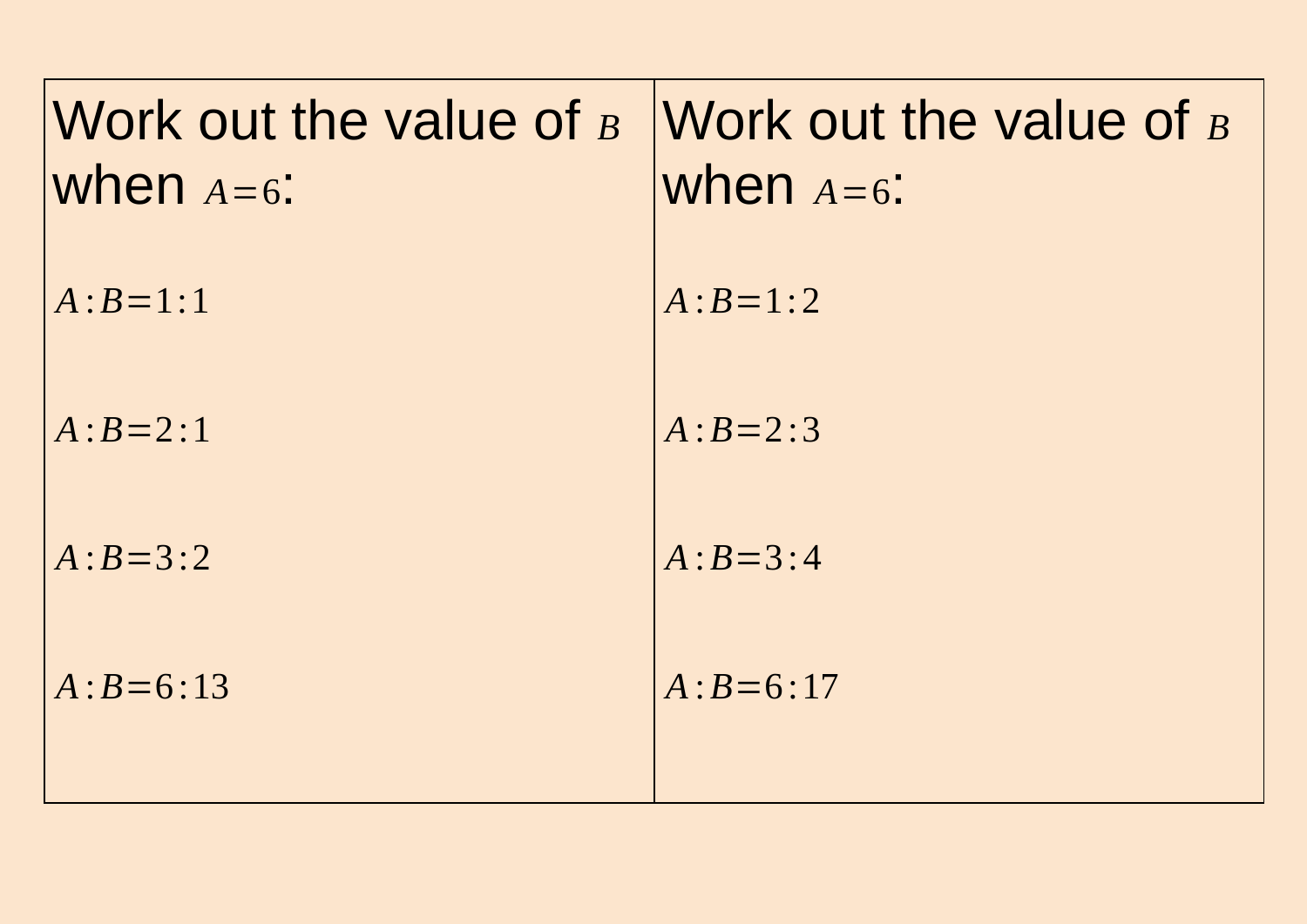| Work out the values of Work out the values of<br>$A$ and $B$ . | $A$ and $B$ . |
|----------------------------------------------------------------|---------------|
| $A:B=2:1$                                                      | $A:B=2:1$     |
| $A+B=3$                                                        | $A+B=6$       |
|                                                                |               |
|                                                                |               |
|                                                                |               |